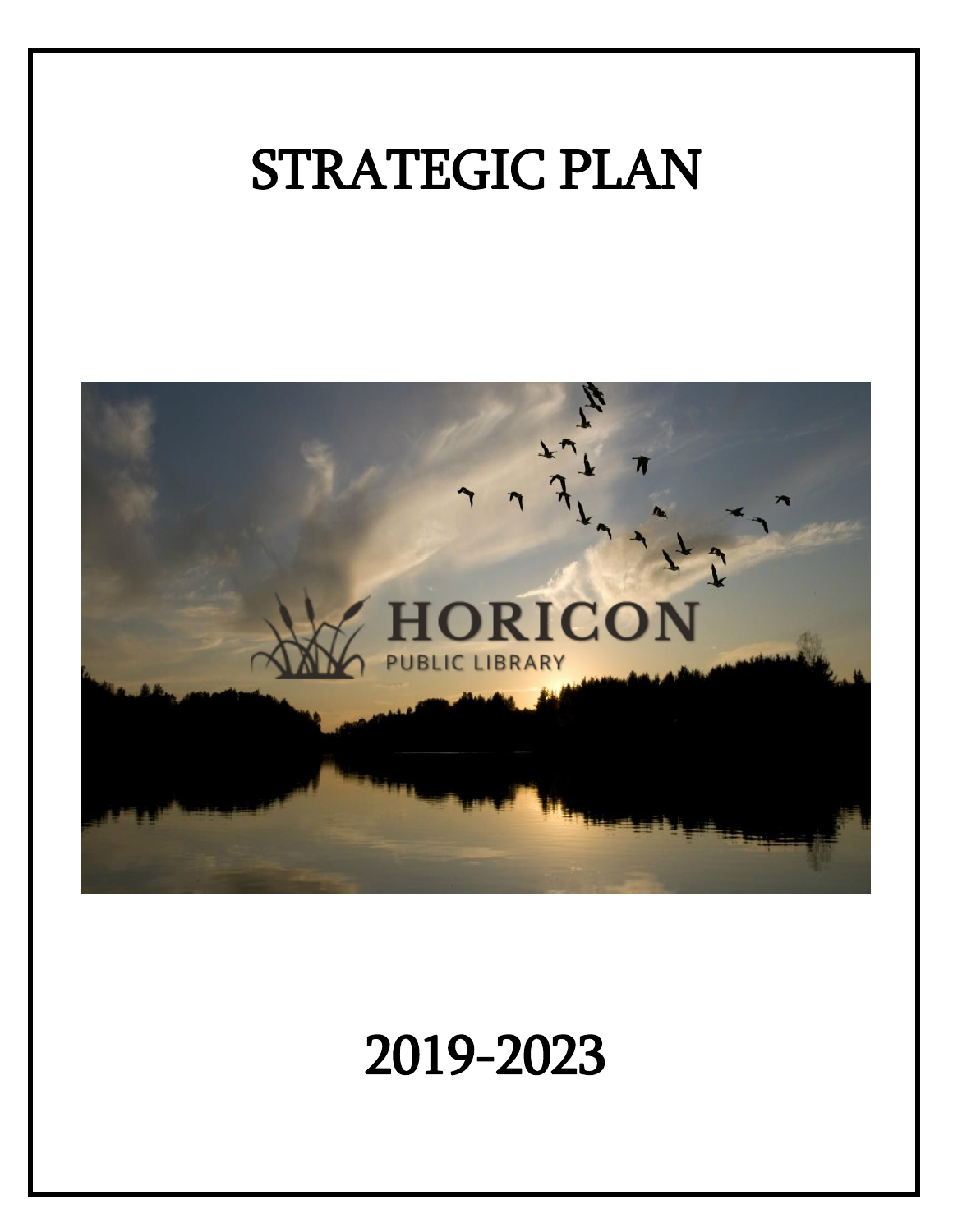# Introduction

*"The Library is a hub of the community."* Community conversation attendee, August 30, 2018

Horicon is a wonderful place to raise a family, surrounded by natural beauty and small-town friendliness. As a cornerstone institution in the community, the Horicon Public Library is viewed as an important information hub and gathering spot. To ensure we most effectively provide services and resources that align with needs of the community, the library embarked on a strategic planning process to guide our work for the next five years.

As part of the strategic planning process, library staff, the planning team, and the Board of Trustees thoughtfully assessed the library's mission to ensure that it matches the needs of the community and is the guiding principle for library decision making. The statement has not changed dramatically but has been updated to more fully reflect the breadth of services the library provides the community of Horicon and the library's purpose.

In addition to the mission statement, an overarching strategic directive to guide the execution of this strategic plan is included in the plan. This directive is a recognition of the support the library needs from the city for the library to in turn support the city by meeting its mission to educate, empower, enrich, entertain, and inspire the community of Horicon.

Strategic goals and achievable objectives have been carefully crafted and established to position the library to maximize the impact it has in the community fulfilling its mission. In the course of the next five years, the Horicon Public Library will work to meet the goals laid out in this plan using the mission and strategic directive to navigate their way.



To execute this strategic plan, the Horicon Public Library Director and staff will work in conjunction with the Library Board of Trustees to prioritize, identify service goals, and coordinate activities from this plan. The library will consider available resources, including funding and staff time, and opportunities that arise to innovate during the implementation of the plan.

Lastly, on an ongoing basis, the library will continue to think strategically and regularly assess its activities to ensure the goals of the plan are realized with the flexibility to adapt as needed. As part of this, the Library will regularly update the Library Board of Trustees and communicate the progress of the strategic plan to the community.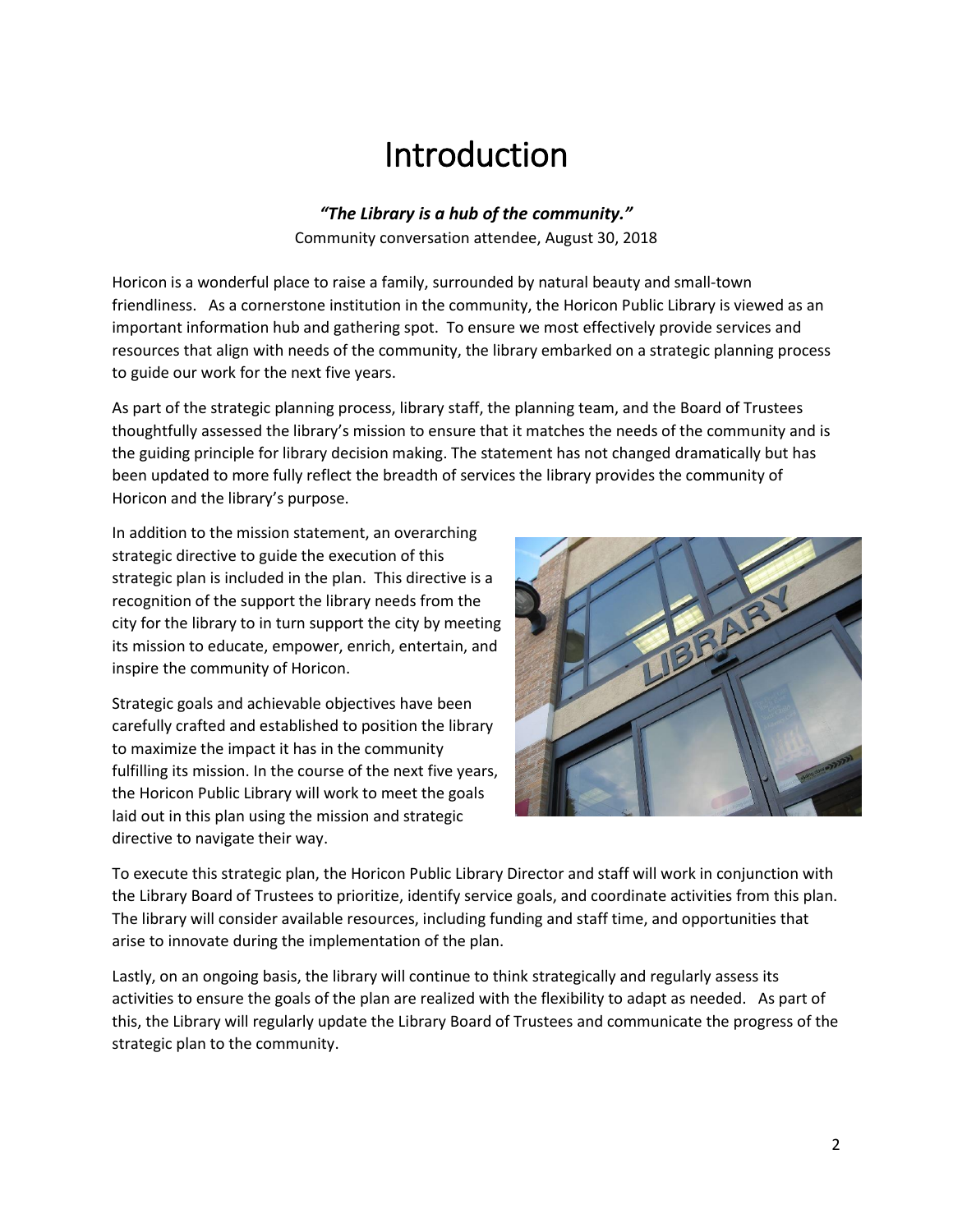# Strategic Plan 2019-2023

### *Mission Statement*

*The Horicon Public Library is an essential life-long destination connecting our community to opportunities that educate, empower, enrich, entertain and inspire.*

### *Strategic Directive*

*In pursuit of its strategic goals, the library will continue to work with the city for the necessary support and resources to enable the library to most effectively meet the service demands and needs of the community.*

90% of library survey respondents strongly agree that the library is important for the community. Data and information gathered during the planning process show that our library, while not without opportunities to improve, achieves results equal to or better than other area libraries of similar size in regards to use of library collections and services. To meet ongoing service demands and improve to meet the growing and evolving needs of our residents, continued city support and regular evaluation of resources available for the library is vital. While the library does show success in the delivery of its services in comparison to similarly sized libraries, the current capacities of library staff and space are limited in comparison to other area libraries.

#### **Less space (2016) and staff (2017)**

|                                   | Square Footage of Library | <b>Total Staff FTE</b> |
|-----------------------------------|---------------------------|------------------------|
| <b>Horicon Public Library</b>     | 5,972                     | 3.29                   |
| Kewaskum Public Library           | 3,500                     | 4.47                   |
| Mayville Public Library           | 7,200                     | 4.43                   |
| Oostburg Public Library           | 7,000                     | 3.63                   |
| <b>Oscar Grady Public Library</b> | 11,360                    | 5.35                   |

#### **Fewer open hours (2016)**

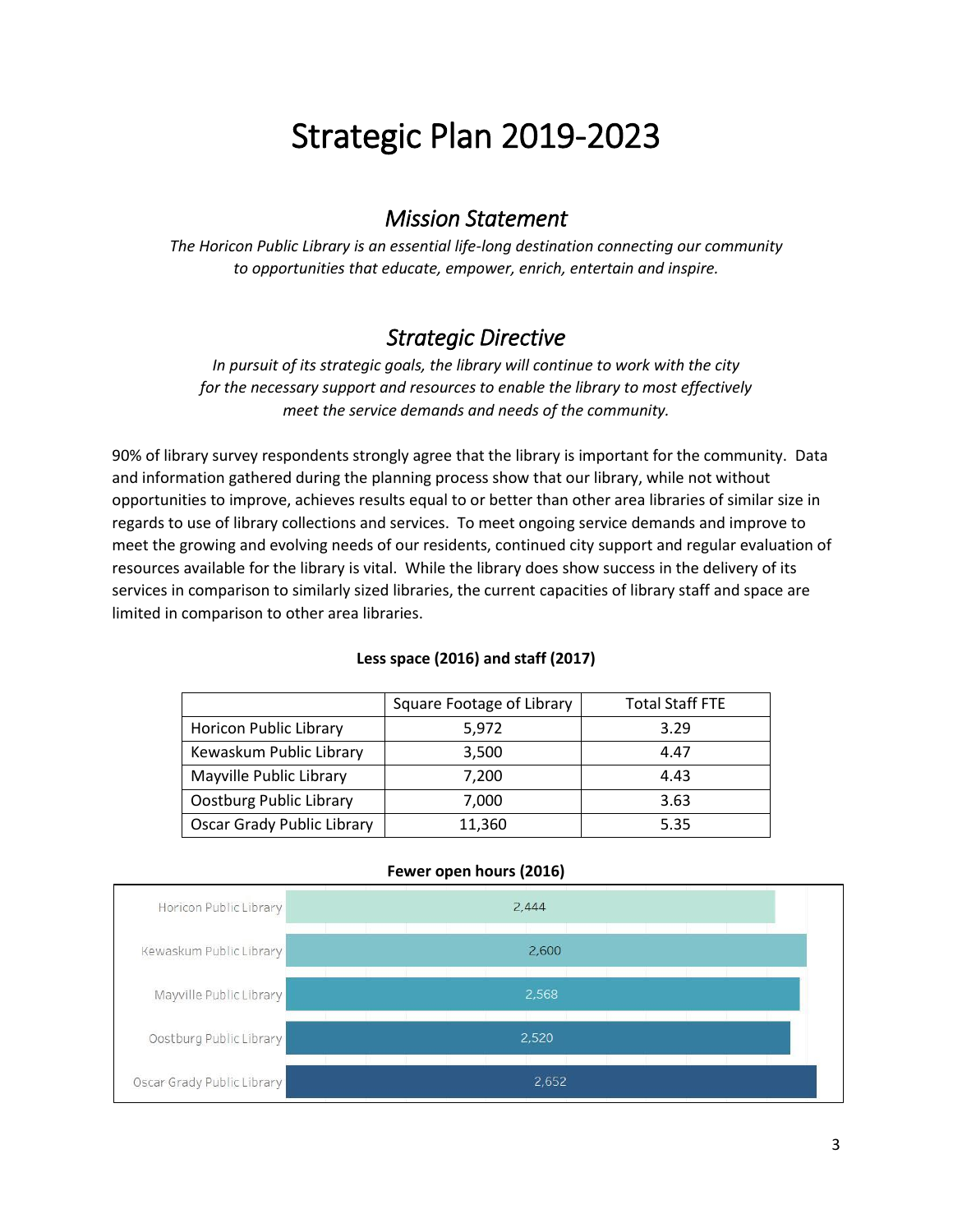# Strategic Goal I: Collections

*Enhance library collections to meet the variety of informational resource, learning, and recreational needs of our community.*



#### *Objectives*

- Robust acquisition of newly released materials
- Decrease the age of the overall collection
- Actively explore and develop new and emerging formats and forms of materials
- Grow understanding within the consortium of the need for equitable collection development across the system

#### *Data and Information*

The two most important services to survey respondents are access to a well-rounded collection and to recently published books and movie releases. As can be seen in the following charts, our community backs up its desire with usage. In comparison to four other similarly-sized area libraries, we rank 4<sup>th</sup> in population but 2<sup>nd</sup> in overall circulation of our collection. At the same time, we are the only one of the libraries to have seen an increase in the number of materials we loan to other libraries in the past 5 years.



#### Population (2016) Circulation (2016)

#### *Implementation*

With limited space and the desire of our community for quality collections in a variety of formats, the following activities will be our main focus to achieve our objectives.

- Staff continuing education in collection development and emerging technologies and formats.
- Frequent and timely acquisitions and processing of new materials.
- Advocacy for fair and equitable lending/borrowing practices with our system.
- Develop Weeding Policy and Schedule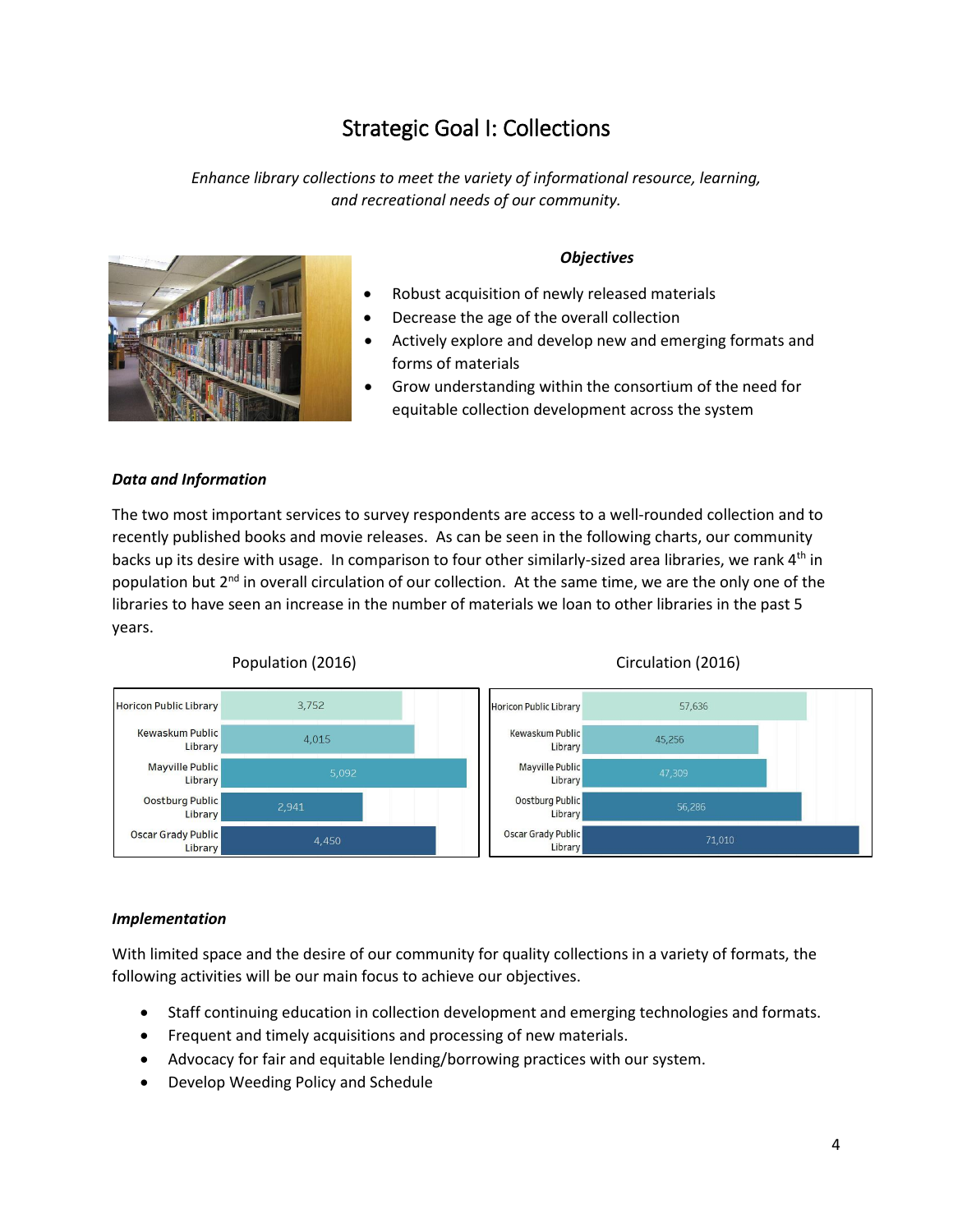# Strategic Goal II: Partnerships

*Grow and strengthen partnerships in the community to enhance and support the mission of the library.*



#### *Objectives*

- Develop a partnership plan
- Further develop partnership with the schools
- Further develop partnerships with community organizations and businesses to increase range and reach of programming

#### *Data and Information*

48% of library survey respondents indicated that the library meets their current needs when responding to the statement "I would use the Horicon Public Library more if…" The next top response had 29% indicating they would use the library more if there were programs that interested them or their family, with 48% of respondents that are infrequent users (6 library visits or less each year) stating the importance of programs to them using the library more. When asked what potential new or enhanced services they would most like to see, survey takers placed programming at the top looking for learning opportunities related to technology and digital tools, literacy, and life skills.

In the last 5 years, we have increased the number of programs offered each year by 31%, which resulted in nearly an 80% increase in overall attendance. Even with this increase, beyond what we heard from survey respondents, other data and input from our community conversation point to the desire and need for library programming for our community to only increase.

- Horicon is trending younger than the rest of the county. The average age in Horicon at 36 compared to an average county age of 42 (2016 U.S. Census American Community Survey). Within this data is Horicon having a larger percentage of population between the ages of 0-19. A key demographic for library programming.
- Community conversation participants noted a lack of civic / volunteer participation and a struggle to get younger adults involved in the community. Conversation attendees see the library as a place for connections to civic and volunteer opportunities.
- 2016 estimates indicate 12.6% of families in poverty compared to 6.2% for all of Dodge County and 8.6% for the entire state. The library is a hub to serve this population through employment resources, skill-building opportunities, and access to free materials and programs.

#### *Implementation*

As demonstrated in the data shown for the plan's strategic directive, the ability to do more is dependent on more capacity. The main activity the library will focus on to reach the above objectives will be defining, researching, and identifying mutually beneficial partnership opportunities that can increase the reach and scope of resources and programming beyond what the library currently offers.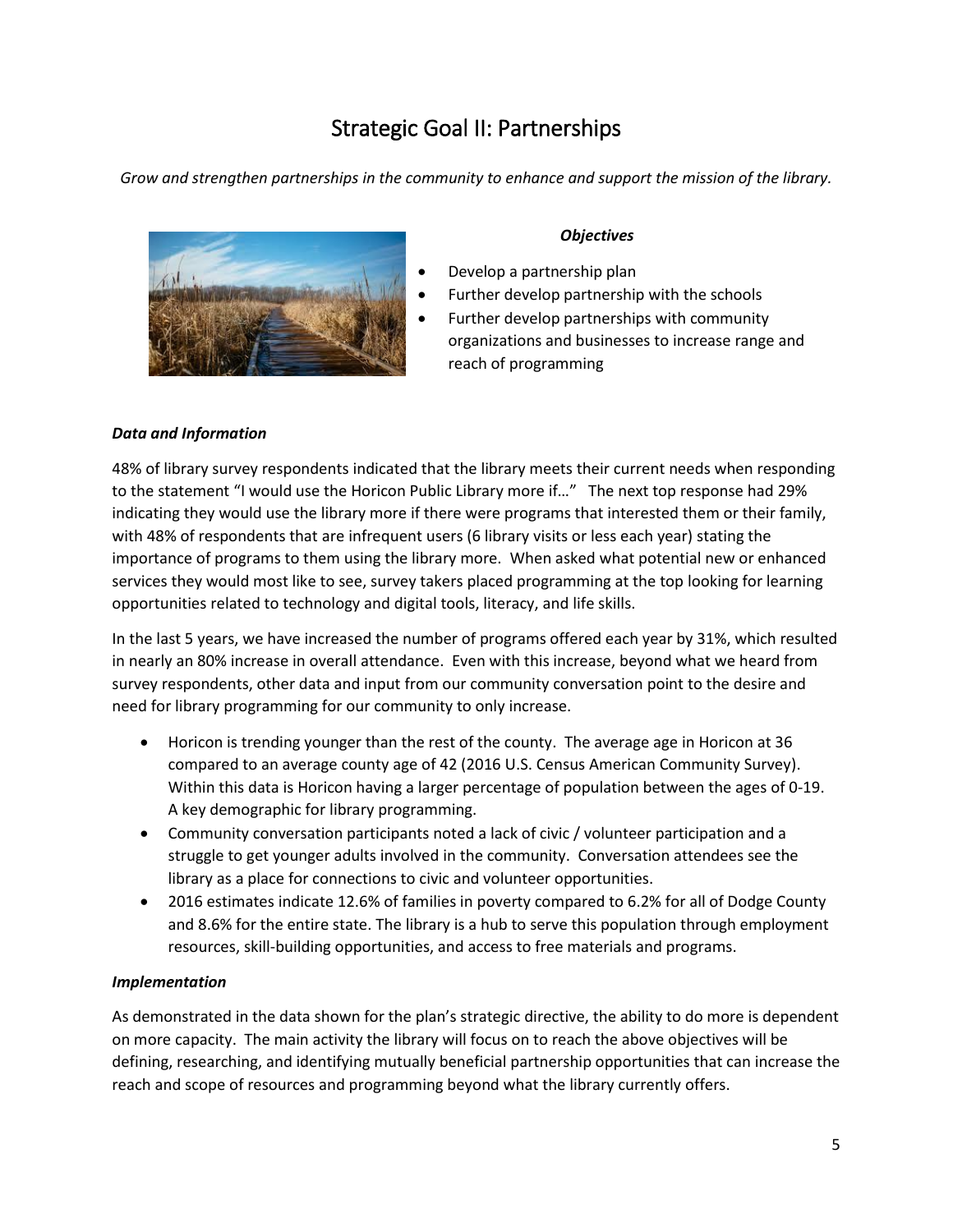# Strategic Goal III: Marketing and Communication

*Using all available avenues, promote and market all the library has to offer for all to know what is available to them to learn and grow.*



#### *Objectives*

- Develop library marketing plan
- Increase library use by currently underserved populations
- Increase adult attendance at library programs and events
- Increase digital content circulation
- Increase holds

#### *Data and Information*

Survey results indicate that, on the whole, respondents have a high awareness of most of the resources services provided by the library. That stated, there are areas where we know from our data where we can better promote our collections and programs. One area is related to our patron's access of collections online.

Currently, the number of materials our library lends for patron use at other libraries vs. materials we

borrow from other libraries is nearly the highest rate in our system. We will strive to address awareness to this issue at the system level as part of our collections goal, but a big factor in this lending imbalance is the low number of holds our patrons place on materials via the online shared catalog.

Related to this, as shown in the graph to the right, in the past 5 years we have seen the lowest growth in use of digital content (Ebooks, etc.) among our comparison libraries. 0nly 32% of those that use the library infrequently, according to our survey, responded that they are aware the library has downloadable Ebooks, digital audiobooks, and digital magazines.



#### *Implementation*

Our main efforts to get the word out about all we have to offer will be related to developing a marketing plan that will target communications and education about using the library to all community members. The focus will be finding a balance between our staff's capacity to communicate our offerings and using the right communication and marketing tools for maximum reach.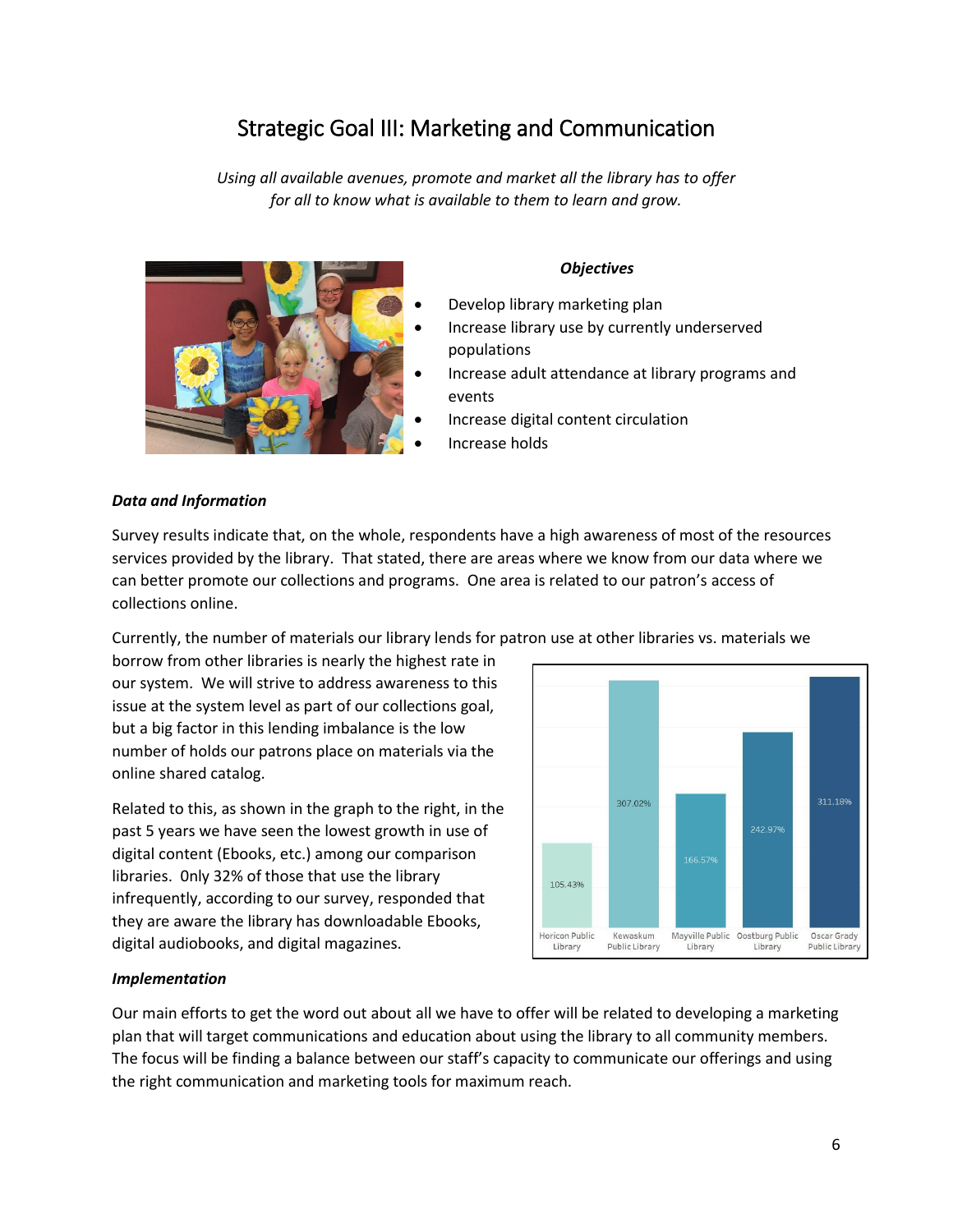# Strategic Goal IV: Facility

*Provide library spaces that meet the desire and demand of our residents for resources, services, and programming to increase their knowledge and expand their skills.*



#### *Objectives*

- Examine library open hours to balance needs of the community with resources of the library
- Establish awareness of the need for adequate and flexible space to meet the community's needs
- Develop a plan to explore space possibilities, inside and out of the library building

#### *Data and Information*

28% of survey respondents indicated that more convenient open hours would allow them to potentially increase their use of the library. This was second to the desire for more programs that aligned with their interests. The ability of the library to address either of these is limited by current capacities as demonstrated in the library square footage, open hours, and the total full-time equivalent of staff data shared with the strategic directive.

There was no shortage of ideas of programming ideas offered by community members in both the survey and community conversation. However, it was clear to participants that both space and staff time to develop and deliver programs is currently a limitation. Discussion at the community conversation ranged from the practical, identifying other existing space options in the community, to future-focused ideas regarding a need for a community center where the library is the anchor of that space.

#### *Implementation*

The focus of efforts to reach the above objectives will focus on the here and now.

- The first step to considering the hours of the library is dependent an examination of the current library budget to determine if resources could be potentially reallocated to increase staff to cover any changes or additions in open hours.
- Along with identifying potential partnerships that could facilitate an increase in programs offered, the library will explore existing options for spaces that could be utilized for programming and other flexible space needs of the library.